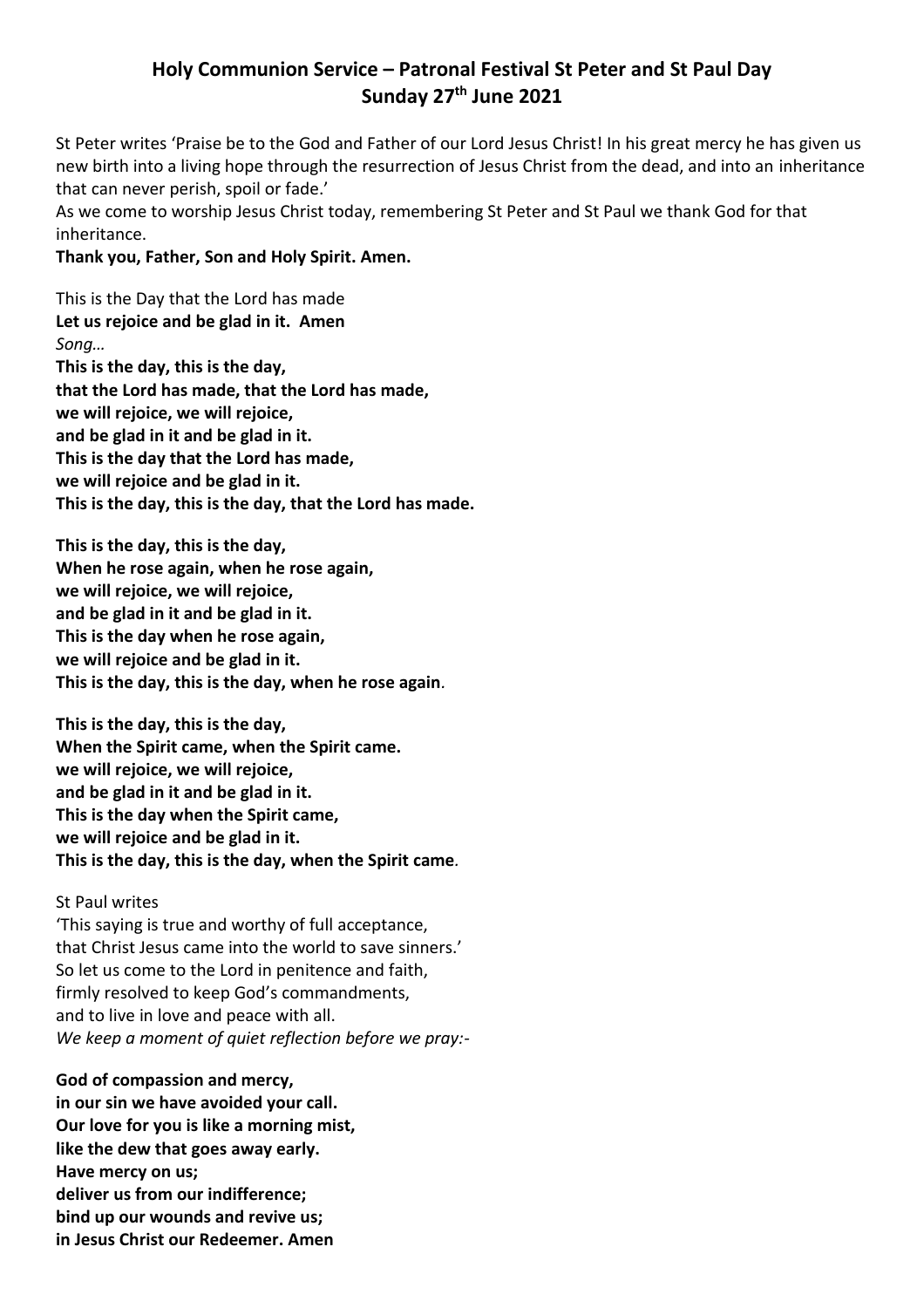God of love, you forgive us and free us from our sins, you heal and strengthen us by the Holy Spirit, and raise us to new life in Christ our Lord. **Amen**

*Our first bible reading is Ephesians 6:10-17 (pg 1177) At the end…* This is the Word of the Lord. **Thanks be to God.**

*Song: 22 As the deer* **As the deer pants for the water So my soul longs after You. You alone are my hearts desire and I long to worship You.**

**You alone are my strength, my shield To You alone may my spirit yield. You alone are my heart's desire And I long to worship You.**

**I want You more than gold and silver Only You can satisfy. You alone are the real joy giver You're the apple of my eye.**

**You alone are my strength, my shield To You alone may my spirit yield. You alone are my heart's desire And I long to worship You.**

**You're my friend and You are my brother Even though You are the King I love You more than any other So much more than any thing.**

**You alone are my strength, my shield To You alone may my spirit yield. You alone are my heart's desire And I long to worship You.**

*Our gospel reading is Matthew 16:13-19 (pg 983)* Hear the gospel of our Lord Jesus Christ according to John **Glory to you, O Lord**

This is the Gospel of the Lord, **Praise to you, O Christ**

Do you believe and trust in God the Father, source of all being and life, the one for whom we exist? **We believe and trust in him.**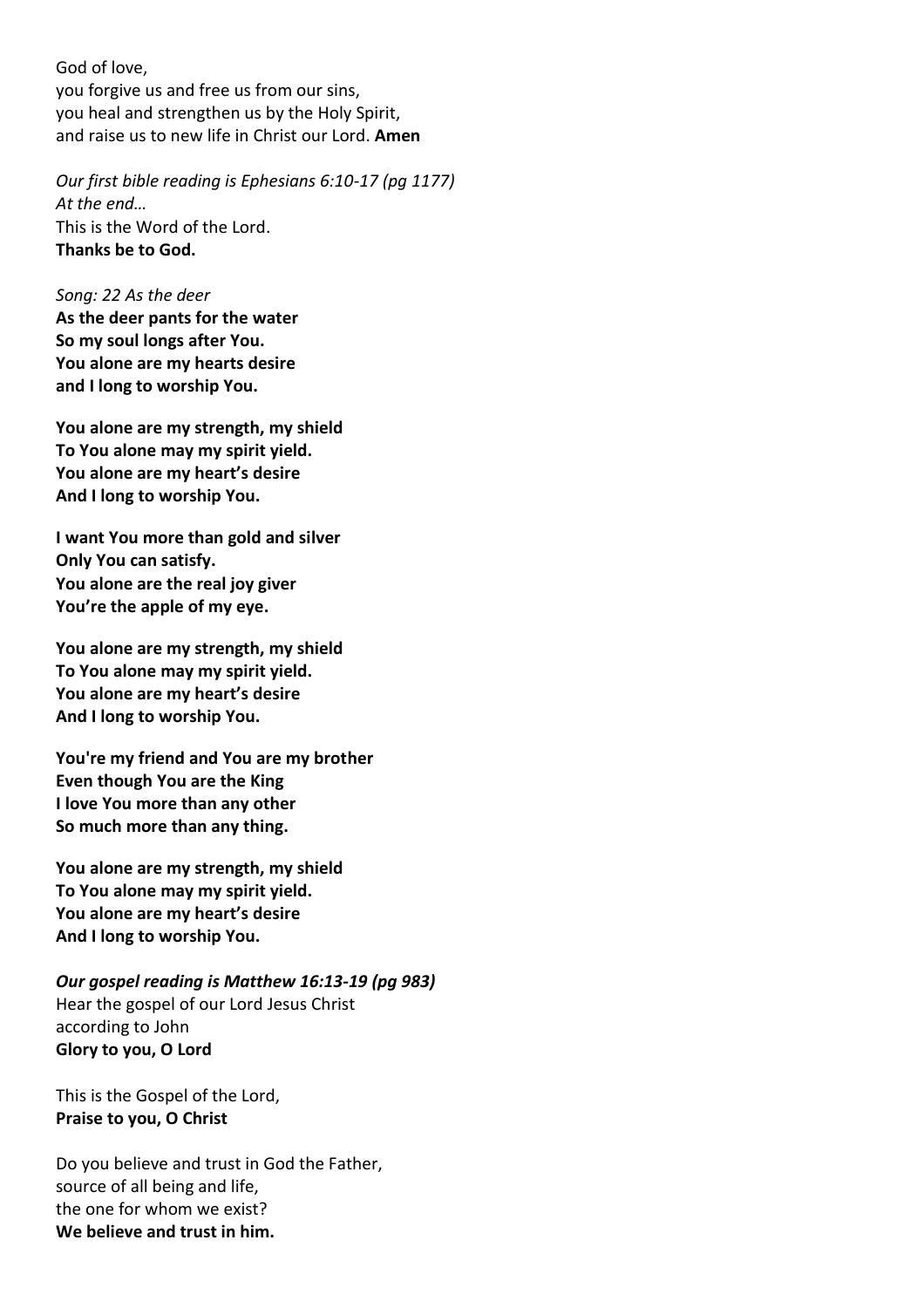Do you believe and trust in God the Son, who took our human nature, died for us and rose again? **We believe and trust in him.**

Do you believe and trust in God the Holy Spirit, who gives life to the people of God and makes Christ known in the world? **We believe and trust in him.**

This is the faith of the Church. **This is our faith. We believe and trust in one God, Father, Son and Holy Spirit. Amen***.*

*Please sit or kneel for our prayers*  Lord, in your mercy **Hear our prayer**

Merciful Father**, Accept these prayers for the sake of your Son, our Saviour Jesus Christ. Amen.** 

**Our Father in heaven, hallowed be your name, your kingdom come, your will be done, on earth as in heaven. Give us today our daily bread. Forgive us our sins as we forgive those who sin against us. Lead us not into temptation but deliver us from evil. For the kingdom, the power, and the glory are yours now and for ever. Amen.**

St Paul writes 'Let the peace of Christ rule in your hearts, since as members of one body you are called to peace.' The peace of the Lord be always with you. **And also with you.**

## *Please share the peace with those around you*

*We hear how Jesus shared a special meal with His friends on the night before he died, then* w*e welcome everyone to come forward, either to receive blessed bread, or a prayer of blessing, in which case please keep your hands to your side.*

The Lord is here. **His Spirit is with us.**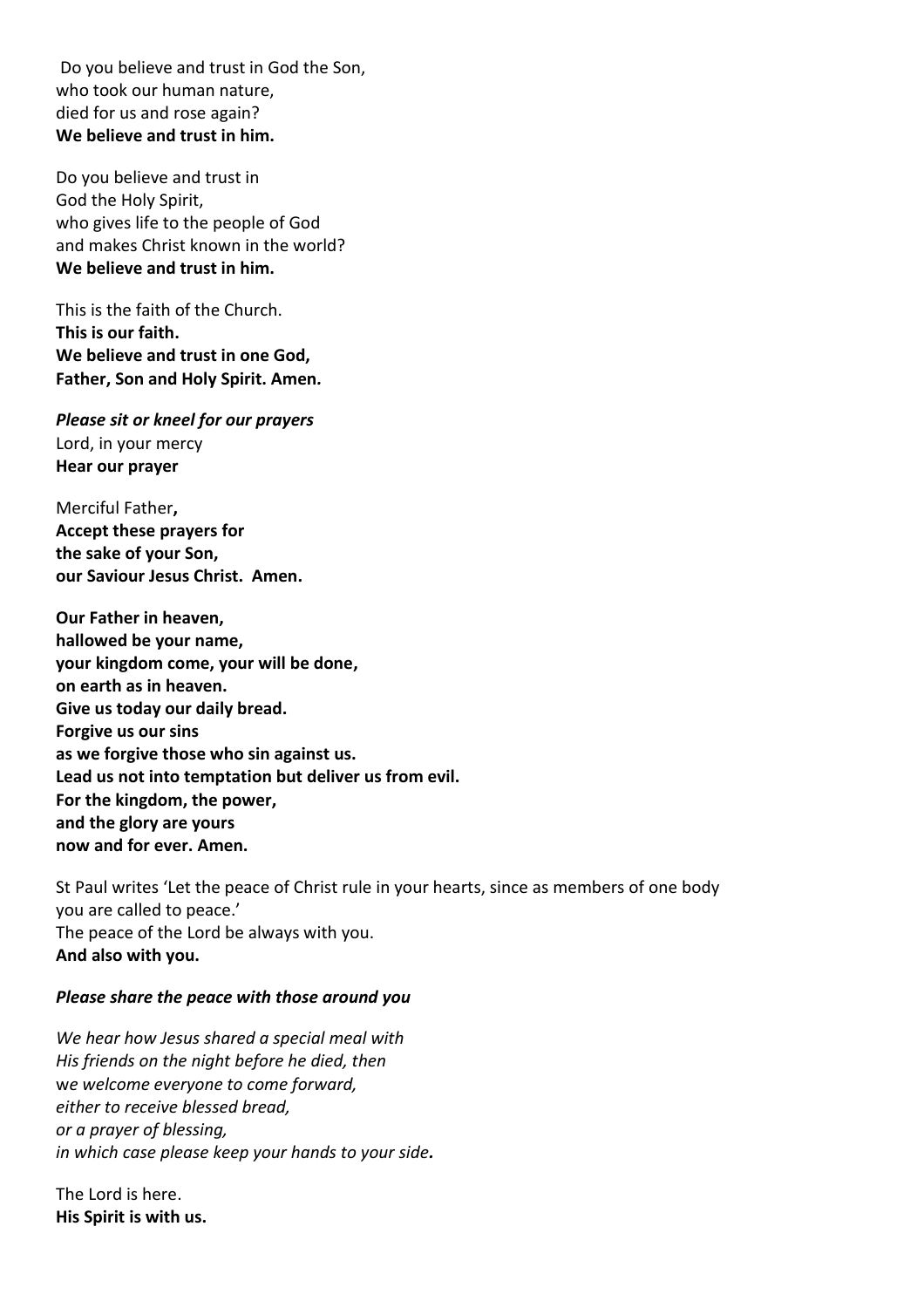Lift up your hearts. **We lift them to the Lord.**

Let us give thanks to the Lord our God. **It is right to give thanks and praise.**

## *(The prayer continues…)*

**Holy, holy, holy Lord, God of power and might, heaven and earth are full of your glory. Hosanna in the highest.**

Great is the mystery of faith: **Christ has died. Christ is risen. Christ will come again.**

## *Hymn 21*

**And can it be that I should gain An interest in the Saviour's blood? Died He for me, who caused His pain? For me, who Him to death pursued? Amazing love! how can it be That Thou, my God, should die for me?**

**He left His Father's throne above, So free, so infinite His grace; Emptied Himself of all but love, And bled for Adam's helpless race; 'Tis mercy all, immense and free; For, O my God, it found out me.**

**Long my imprisoned spirit lay Fast bound in sin and nature's night; Thine eye diffused a quickening ray, I woke, the dungeon flamed with light; My chains fell off, my heart was free; I rose, went forth and followed Thee.**

**No condemnation now I dread; Jesus, and all in Him is mine Alive in Him, my living Head, And clothed in righteousness divine, Bold I approach the eternal throne, And claim the crown, through Christ my own.**

#### *BLESSING and DISMISSAL*

May God give us grace to follow St Peter and Paul and all his saints in courage, steadfastness and love, and may we abide in Christ and he in us, this day and always. **Amen**